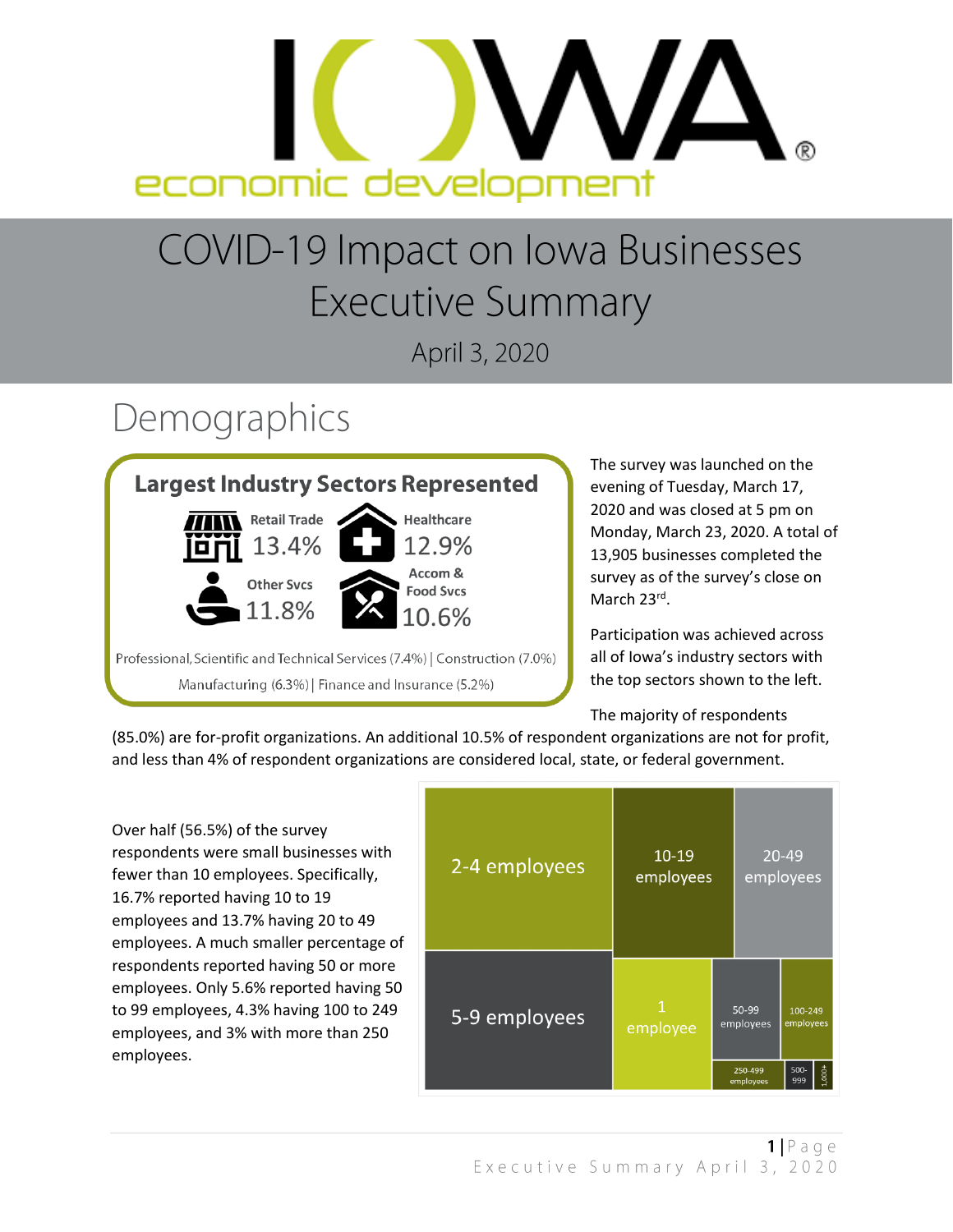#### **FT & PT Employees**



The total sum of full time employees represented by survey participants was 394,685 with the total sum of part time employees being 129,593. The average number of full time employees was 31.14 and the average number of part time employees was 11.47.

Survey respondents were asked to provide monthly revenue and payroll data for the month of February 2020. Extensive data review and cleaning were performed to ensure high data quality as reported below.



Due to the wide range in employment size reported by respondent organizations, five roughly equal employee size categories were created for comparison purposes. The graphic below offers average monthly revenue for respondents in each of these employee size categories.

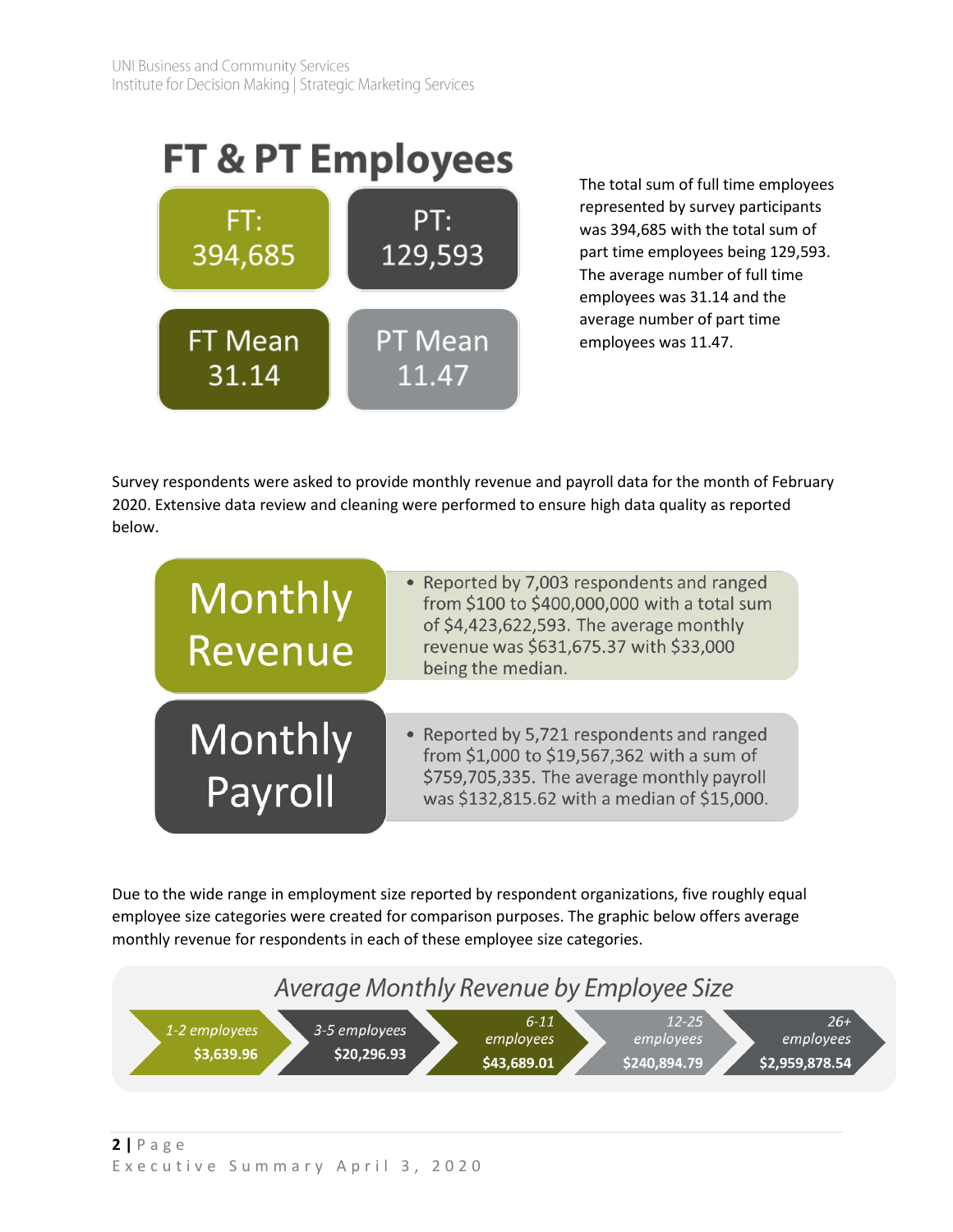**Direct Positive Impact** 

**Direct Negative** 

 $3.7%$ 

Impact

83.6%

## COVID-19 Organizational Impact

The majority of respondent organizations in Iowa (83.6%) have been negatively impacted by the recent outbreak of the coronavirus (COVID-19), while just 3.7% were positively impacted. The top three organizational areas impacted by COVID-19 identified by respondents include:

- Business operations (67.1%),
- Business development/sales (63.8%),
- Customer demand of products/services (62.4%)

In addition, respondents are most concerned with:

- Financial impact on operations and/or liquidity and capital (77.6%)
- Decreasing consumer confidence/spending (66.2%) with respect to COVID-19

The industry sectors reporting a significant higher negative impact include Health Care and Social Assistance, Arts, Entertainment and Recreation, and Accommodation and Food Services. Along with Retail Trade, these same sectors reported a higher level of impact on business development/sales and operations as well as concerns about decreased consumer spending and financial impact on operations.

## Revenue and Employment Impact



Aggregately, respondent organizations indicated their current revenues had decreased by over 50%, while their employment levels decreased by over one-third. Organizations predict both their revenue and employment will decrease even further over the next 30 days and then gradually increase to approximately the same levels 90 days in the future compared to the current negative impact.

Industry sectors reporting significantly

higher negative revenue impacts for all time periods include Retail Trade, Health Care and Social Assistance, Arts, Entertainment and Recreation, Accommodations and Food Service and Other Services. Generally, smaller organizations reported significantly higher impacts on current revenue and employment while larger organizations anticipate greater impact at the 30, 60 and 90-day mark. Lastly, counties designated as including a metro area reported significantly greater revenue and employment impact for the next 30 and 60 days.